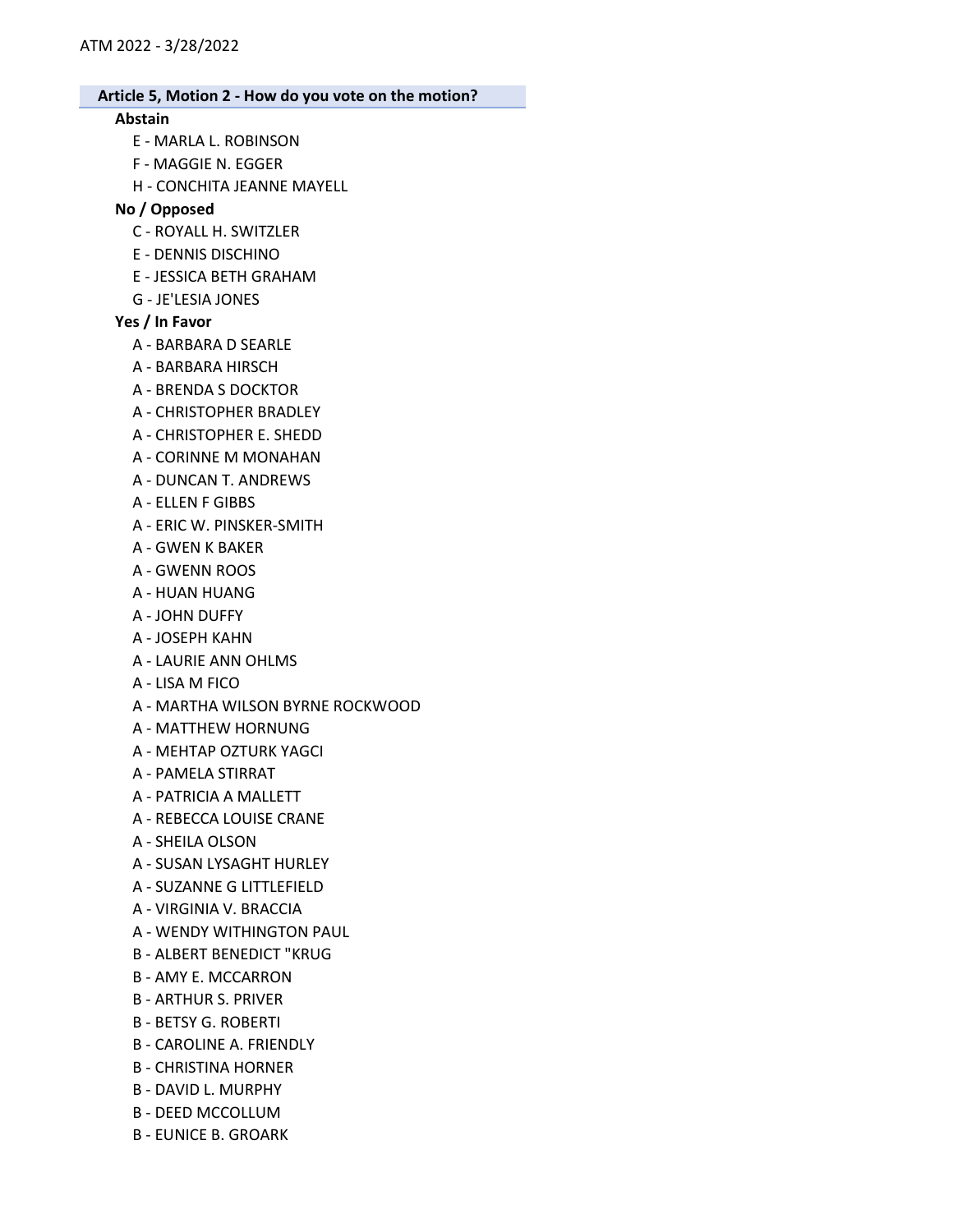- B FREDRICK E. BUNGER
- B GARY ARTHUR B - HAIHONG LI
- B IVY WANG
- B JAMES L. ROBERTI
- B JOSEPH MICHAEL "HICKSON
- B JOSEPH SCHOTT
- B KATHERINE S. CORT
- B KELLY C. FRIENDLY
- B LINDA H. CHOW
- B MARY EATON CROWN
- B MELISSA A. MARTIN
- B MIDDLETON ANSLEY "MARTIN
- B NORA TRACY PHILLIPS
- B PETRO LISOWSKY
- B ROBERTA MORGENSTERN
- B S. PETER W. JONES
- B SCOTT K. BENDER
- B SKYE JACOBS
- C AMY SB GOTTSCHALK
- C ANDREA N. WARD
- C ANN M. HOWLEY
- C CHRISTINE S. MIZZI
- C ELIZABETH LASHWAY
- C HOLLY M. GRACE
- C HYUN SOOK RYU SONG
- C KATE MCGEOUGH
- C KATHY Y. EGAN
- C LEANNE J. LEIBMAN
- C LINDA OLIVER GRAPE
- C LOIS C. SULLIVAN
- C LUCIENNE V. RONCO
- C MARCIA TESTA SIMONSON
- C MARTIN JAY "MCHALE
- C MORRIS RUSTY KELLOGG
- C PAMELA POSEY
- C SARA H. RAVERET
- C SARAH H. PEDERSEN
- C SHARON L. GRAY
- C STEVEN D. FESSLER
- C SUSAN K. MAGGIONI
- C THOMAS H. ULFELDER
- C WENDY HARRIS GARBER
- D ANN-MARA S. LANZA
- D CHRISTINE A. KEHOE
- D CRAIG EDWARD MACK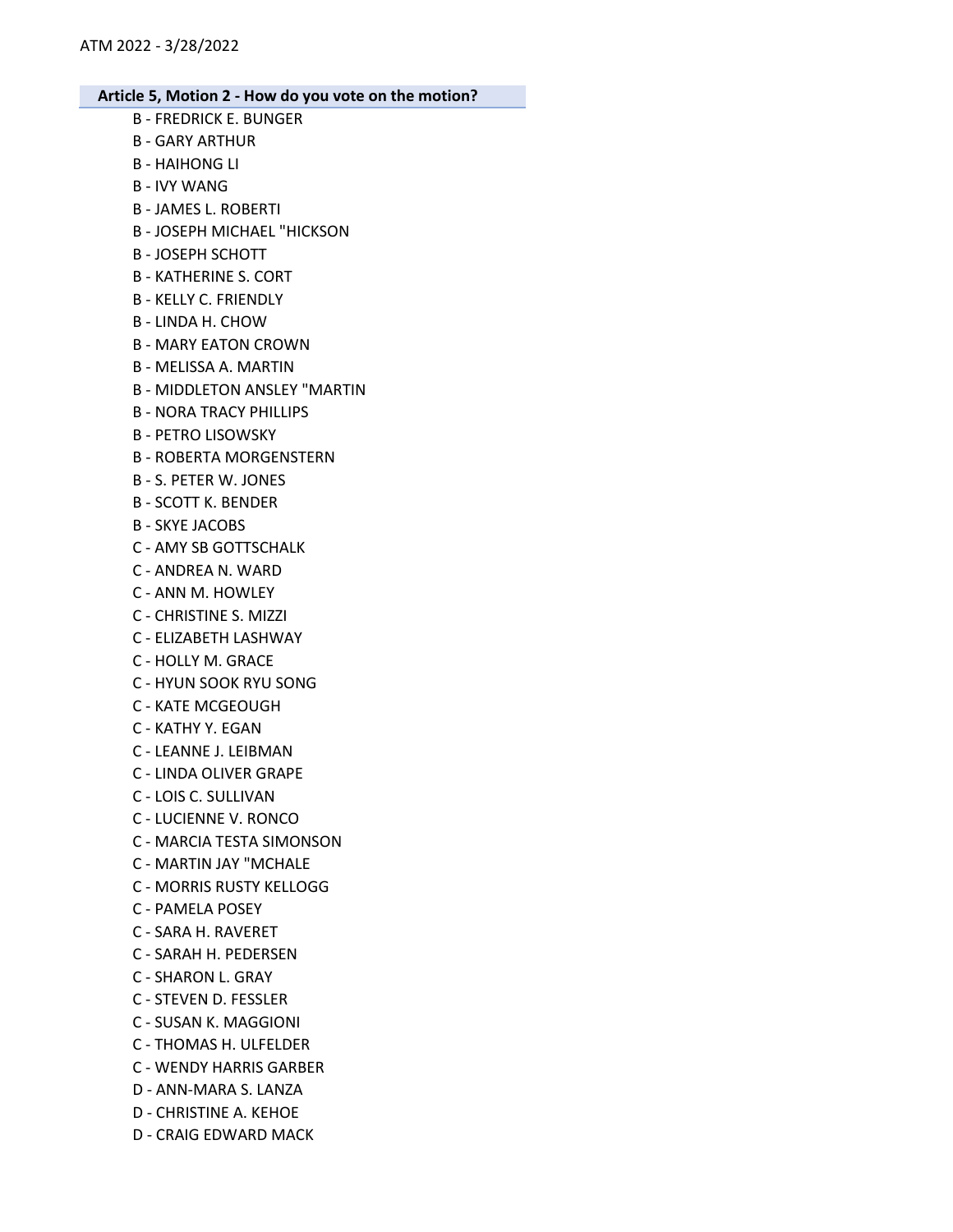- D DEREK B. REDGATE
- D DIANE E. HALL
- D ELIZABETH SULLIVAN WOODS
- D ELLIOT GODFREY SWAN
- D ETHAN I. DAVIS
- D GAIL FRANCES SULLIVAN
- D IAN COHEN
- D ILLANA S. NISSENBAUM
- D JOHN D. LANZA
- D JOHN SCHULER
- D LAURA ROBERT-FRAGASSO
- D LAURA SCHOTSKY OLTON
- D LINA EVE VITA MUSAYEV
- D LORI A. FERRANTE
- D MARGIE PALLADINO
- D MARK B. BENJAMIN
- D MASON R. SMITH
- D MAURA MURPHY
- D QUENTIN S. PRIDEAUX
- D RICHARD D. "HILL
- D SANDRA SABA JOSEPH
- D STEPHEN G. MURPHY
- D W. ARTHUR "GARRITY
- E CAREN PARKER
- E JACQUI VAN LOOY
- E JARED W. PARKER
- E JOAN GAUGHAN
- E JOHN FREDERICK ERHARD
- E KATHERINE K. MACDONALD
- E KATHERINE L. "BABSON
- E KEVIN J. MACDONALD
- E LISE M. OLNEY
- E MARY GARD
- E NANCY L. GOODEN WESTENBERG
- E NEAL R. GOINS
- E ODESSA MB SANCHEZ
- E PAUL A. CRAMER
- E RAINA C. MCMANUS
- E RANI ELWY
- E REGINA C. LAROCQUE
- E RUSSELL THOMAS GENTRY
- E SYLVIA T. HAHN-GRIFFITHS
- E THOMAS J. MACDONALD
- E TIMOTHY W. FULHAM
- E WENDY A. HAERING-ENGELS
- E WENDY S. BECK VON PECCOZ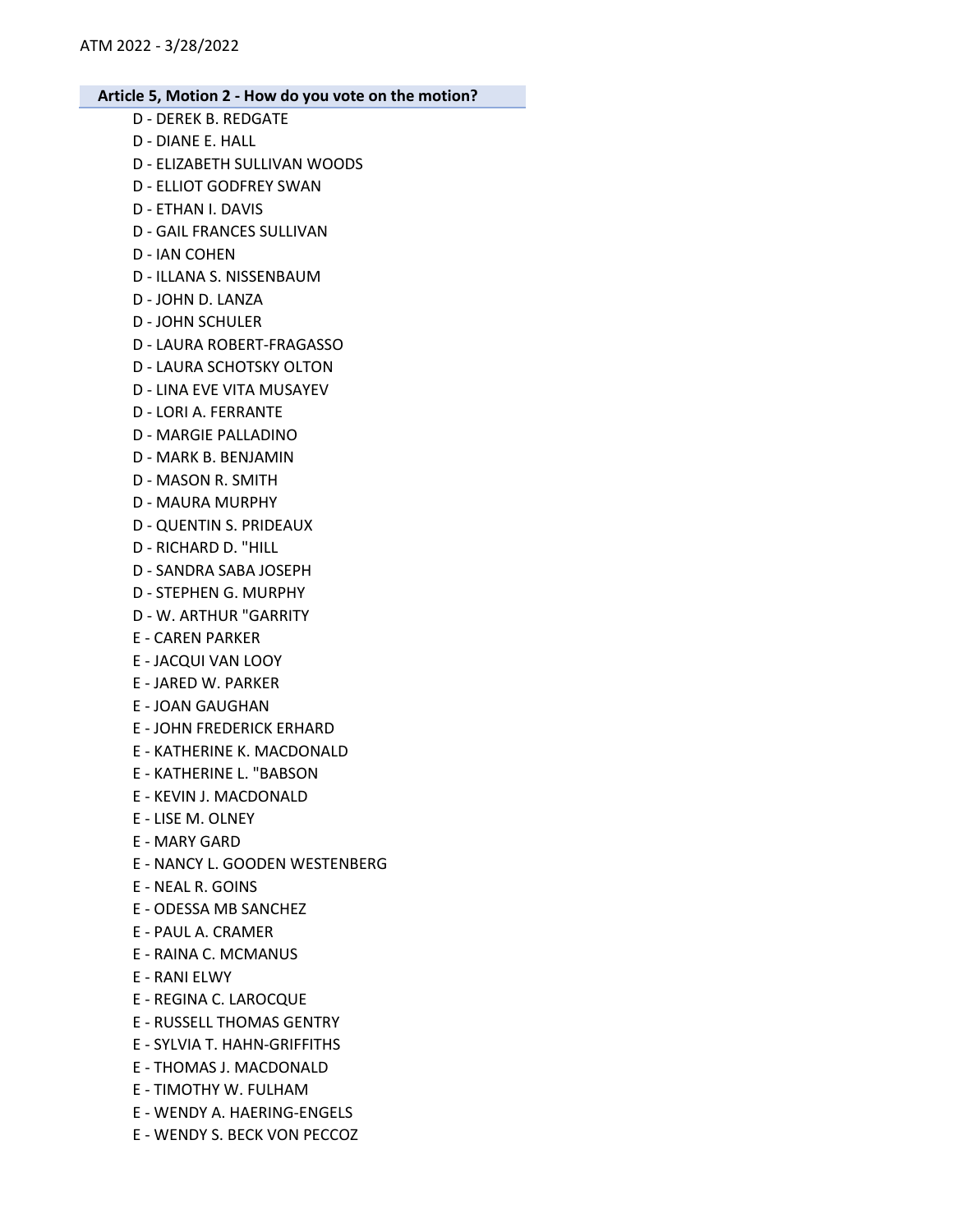- F ANNE P. COHEN
- F CHRISTINE SWENSON LAWRENCE
- F CYNTHIA C. EDWARDS
- F DAVID LIVINGSTON
- F DAVID RYAN DAWS
- F ELAINE M. PUTNAM
- F ELIZABETH LANGE
- F ELIZABETH MAY
- F ERIC M. CARLSON
- F FREDERIC W. RIPLEY
- F HOPE CROSIER
- F JAY PROSNITZ
- F LISA COLLINS
- F MICHAEL ANDREW LICATA
- F MICHAEL J. MASTRIANNI
- F MICHELE DRAGON LIVINGSTON
- F NICHOLE ANN BERNIER
- F NIKI BRINKMAN-OFENLOCH
- F SALVATORE "DEFAZIO
- F SARA A. JENNINGS
- F SHAWN BAKER
- F STEVEN J. SIMONS
- F SUSAN KAGAN LANGE
- F VICTORIA J. OSTLER
- F VIRGINIA LEE FERKO
- G ALICE HANLON PEISCH
- G ALLAN L. PORT
- G ANDREW A. WILSON
- G CRAIG L. COHEN
- G DIANE CAMPBELL
- G DOUGLAS W. SMITH
- G EDWARD D. FOLLAND
- G HAROLD N. "KAPLAN
- G JANET Z. GIELE
- G JOAN HACKETT CODY
- G JUDSON L. JAFFE
- G KARL HAMMOND
- G KATHLEEN F. TRUMBULL
- G LORRI WOODACRE
- G MARJORIE R. FREIMAN
- G MARY ANN CLUGGISH
- G MICHAEL R. TOBIN
- G PARKER MORSE
- G PAUL H. MERRY
- G PETER SOLOMON
- G PHILIPPA BIGGERS